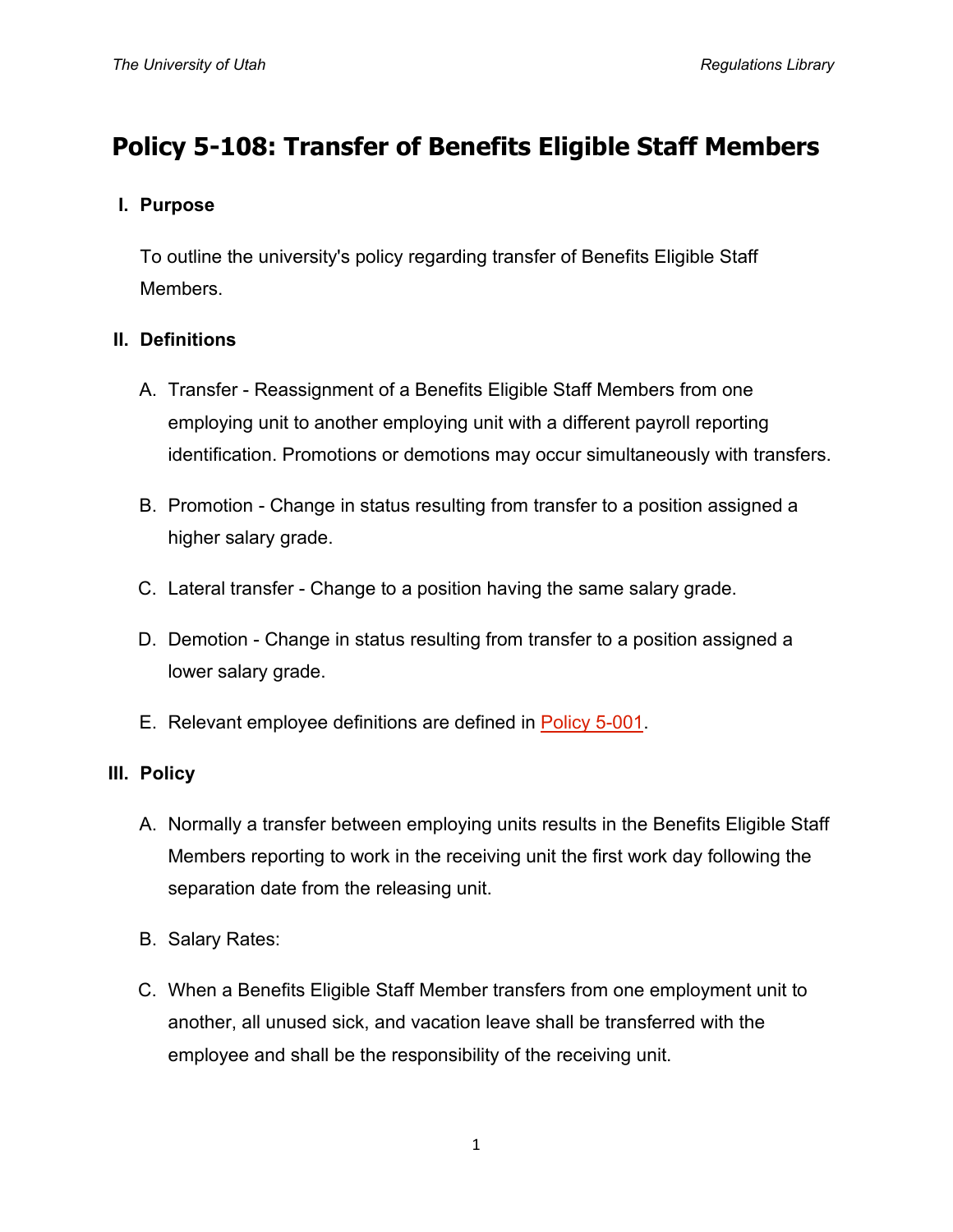- D. Transfers are not permitted until a new Benefits Eligible Staff Member has successfully completed the probationary period of employment, unless recommended by the Benefits Eligible Staff Member's current supervisor.
- E. Offers of employment for all Benefits Eligible Staff Members are to be coordinated through Human Resources for approval before an actual offer is made.

*[Note: Parts IV-VII of this Regulation (and all other University Regulations) are Regulations Resource Information – the contents of which are not approved by the Academic Senate or Board of Trustees, and are to be updated from time to time as determined appropriate by the cognizant Policy Officer and the Institutional Policy Committee, as per Policy 1-001 and Rule 1-001.]*

## **IV. Rules, Procedures, Guidelines, Forms and other Related Resources**

- A. Rules
- B. Procedures
- C. Guidelines
- D. Forms
- E. Other related resource materials

#### **V. References**

[Policy 5-102,](http://regulations.utah.edu/human-resources/5-102.php) Staff Employment Policy

**[Policy 5-106,](http://regulations.utah.edu/human-resources/5-106.php) Equal Opportunity and Nondiscrimination Employment** 

[Policy 5-401,](http://regulations.utah.edu/human-resources/5-401.php) Staff Compensation

#### **VI. Contacts**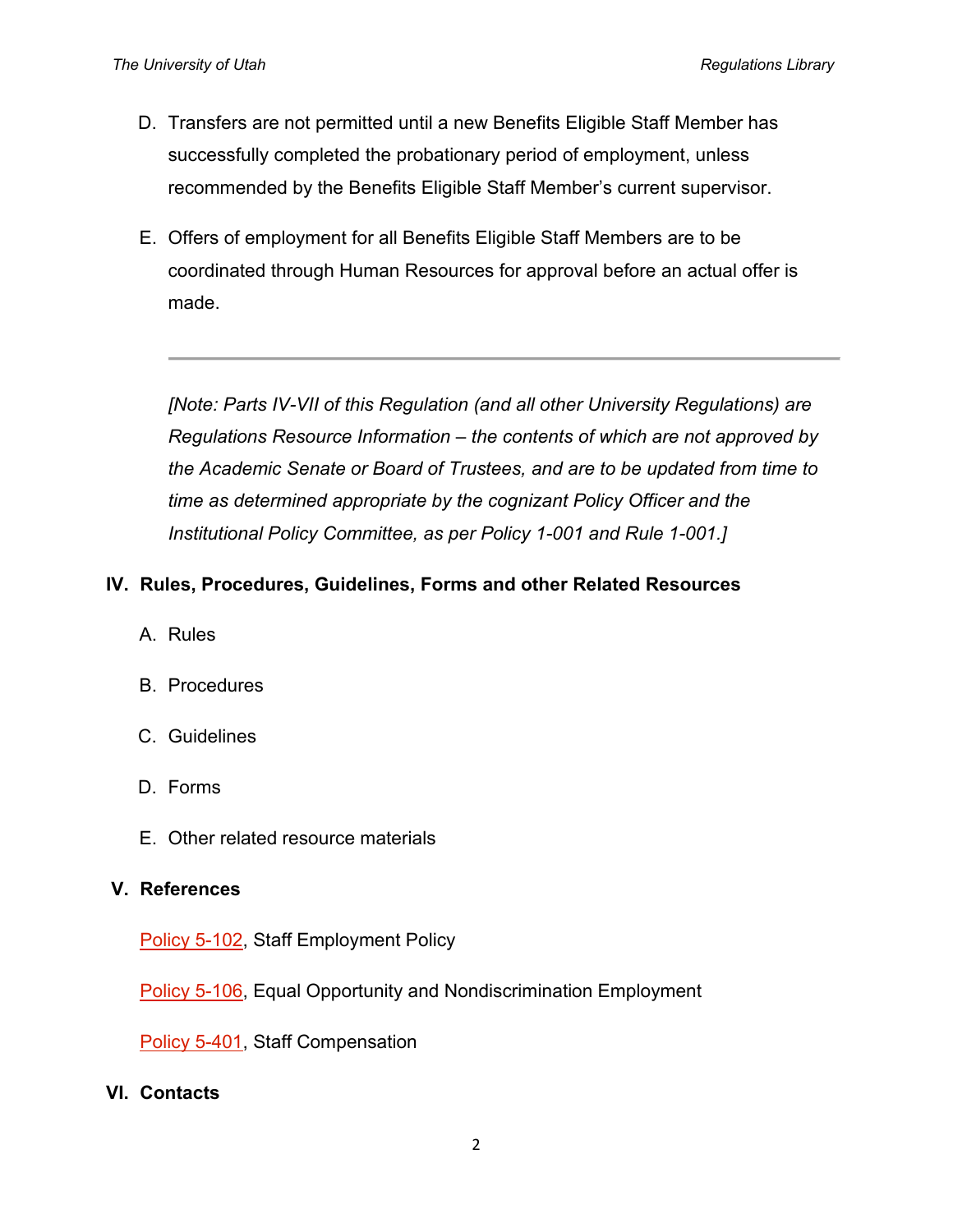The designated contact officials for this Policy are:

- A. Policy Owner (primary contact person for questions and advice): the [Director of](http://regulations.utah.edu/info/index.php)  [Employee Relations](http://regulations.utah.edu/info/index.php) for Human Resources
- B. Policy Officer: [Chief Human Resource Officer](http://regulations.utah.edu/info/index.php)

These officials are designated by the University President or delegee, with assistance of the Institutional Policy Committee, to have the following roles and authority, as provided in University Rule 1-001:

*"A 'Policy Officer' will be assigned by the President for each University Policy,*  and will typically be someone at the executive level of the University *(i.e., the President and Cabinet Officers). The assigned Policy Officer is authorized to allow exceptions to the Policy in appropriate cases.... "*

*"The Policy Officer will identify an 'Owner' for each Policy. The Policy Owner is an expert on the Policy topic who may respond to questions about, and provide interpretation of the Policy; and will typically be someone reporting to an executive level position (as defined above), but may be any other person to whom the President or a Vice President has delegated such authority for a specified area of University operations. The Owner has primary responsibility for maintaining the relevant portions of the Regulations Library... . [and] bears the responsibility for determining -requirements of particular Policies..."* University Rule 1-001-III-B & E

## **VII. History**

Renumbering: Renumbered as Policy 5-108 effective 9/15/2008, formerly known as PPM 2-7

Revision History:

Current Version: Revision 5